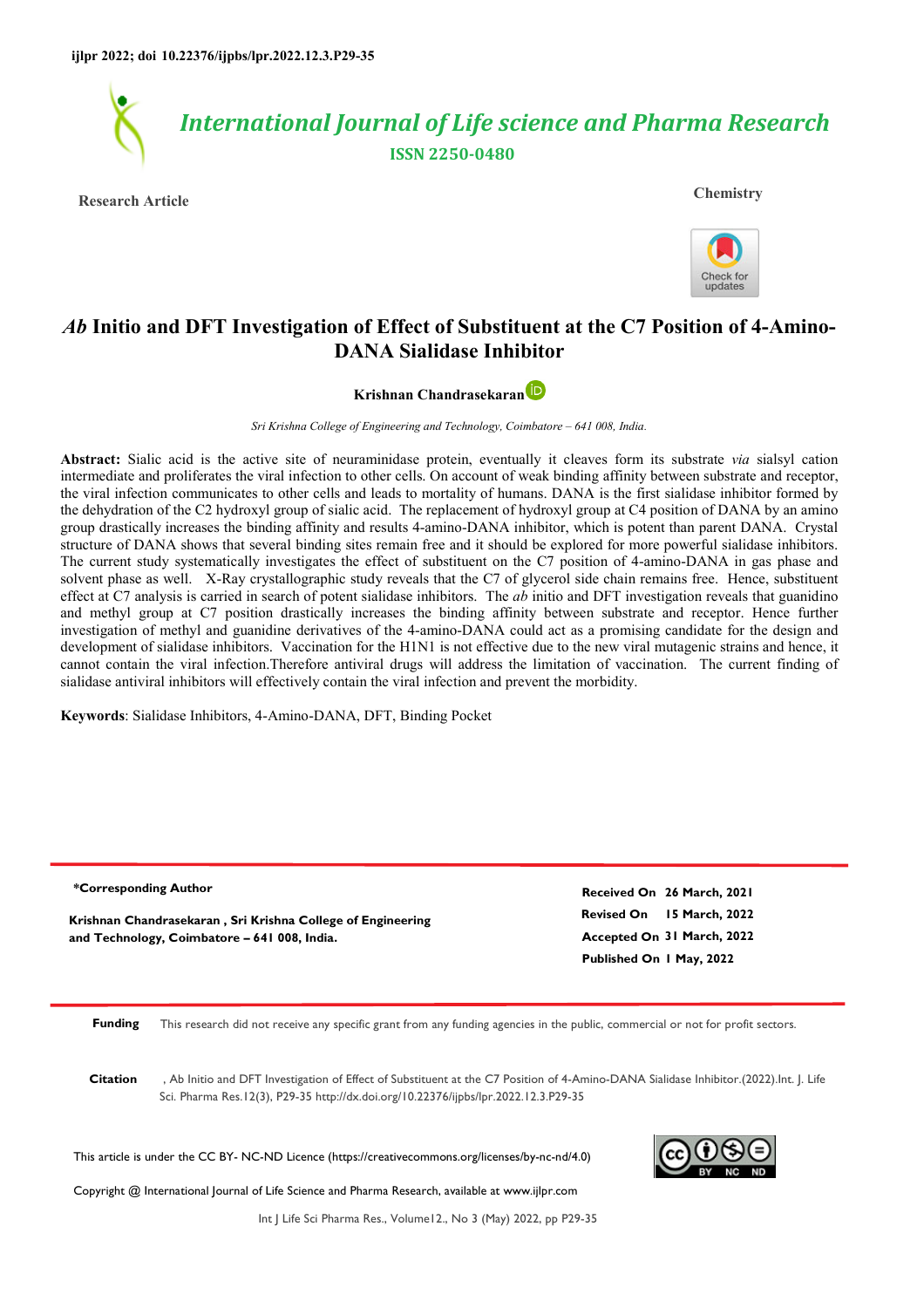## **1. INTRODUCTION**

Neuraminidase is the surface protein of the influenza virus<sup>1</sup>. Vaccines against the influenza virus are inactive due its rapid emergence of viral mutagens and thus it paves an immense need for design and synthesis of novel potent sialidase antiviral inhibitor<sup>2</sup>. So, the need for antiviral drugs of neuraminidase is vital. Sialic acid is the active site of neuraminidase and its binding with the amino acid residue is very weak; thus it proliferates the viral infection to the other

vicinal cells<sup>3</sup>. DANA is a sialic acid analogue, 2-deoxy-2,3didehydro-N-acetylneuraminic acid (DANA) and it has been reported as the first inhibitor of sialidase<sup>4</sup>, it is shown in figure1. The replacement of C4 hydroxyl group in DANA by an amino group makes it as a 4-amino-DANA, more potent sialidase inhibitor than DANA due to its strong hydrogen bonding with the receptor and it has been shown in the figure 2.





The presence of buried water molecules interlocked in the protein network as well as the presence of substituent's at the key position of substrate have substantial effect on the inhibitor binding affinity,; eventually the same will act as potent sialidase inhibitor<sup>5,6</sup>. The interaction between the functional groups and amino residues within the binding pockets of enzyme residue, plays a pivotal role in the design of effective sialidase inhibitors and it has been carried through the GRID software<sup>7</sup>. It predicts that apart from electrostatic interaction of functional groups; the nonbonding interaction between substrate and receptor also contributes to the ligand binding<sup>8</sup>. It is well established that the 4-substituted DANA has higher binding affinity than its parent DANA and it is predicted using the GRID software. Theory of chemical kinetics also ascertain that the compounds closely resemble the transition state

intermediate have higher binding affinity towards the enzyme substrate than its respective parent compound. As DANA mimics the structure of sialosyl cation intermediate; the template of DANA modeling will have constructive effect on the development of sialidase inhibitors. The C4 position of DANA is very significant, because the C4 hydroxyl group is bonded to two amino acid residues in the three dimensional structure. It is well established that the replacement of C4 hydroxyl group in DANA by an amino group drastically increases the binding affinity between ligand and receptor<sup>9</sup>. Hence, various substituents have been introduced in 4- Amino DANA at its C7 position to validate its binding affinity. The current research study evaluates the binding affinity of 4-amino-DANA with various C7 substituent's in gas phase and solvent phase. Substituent with higher binding affinity will have greater impact in the design and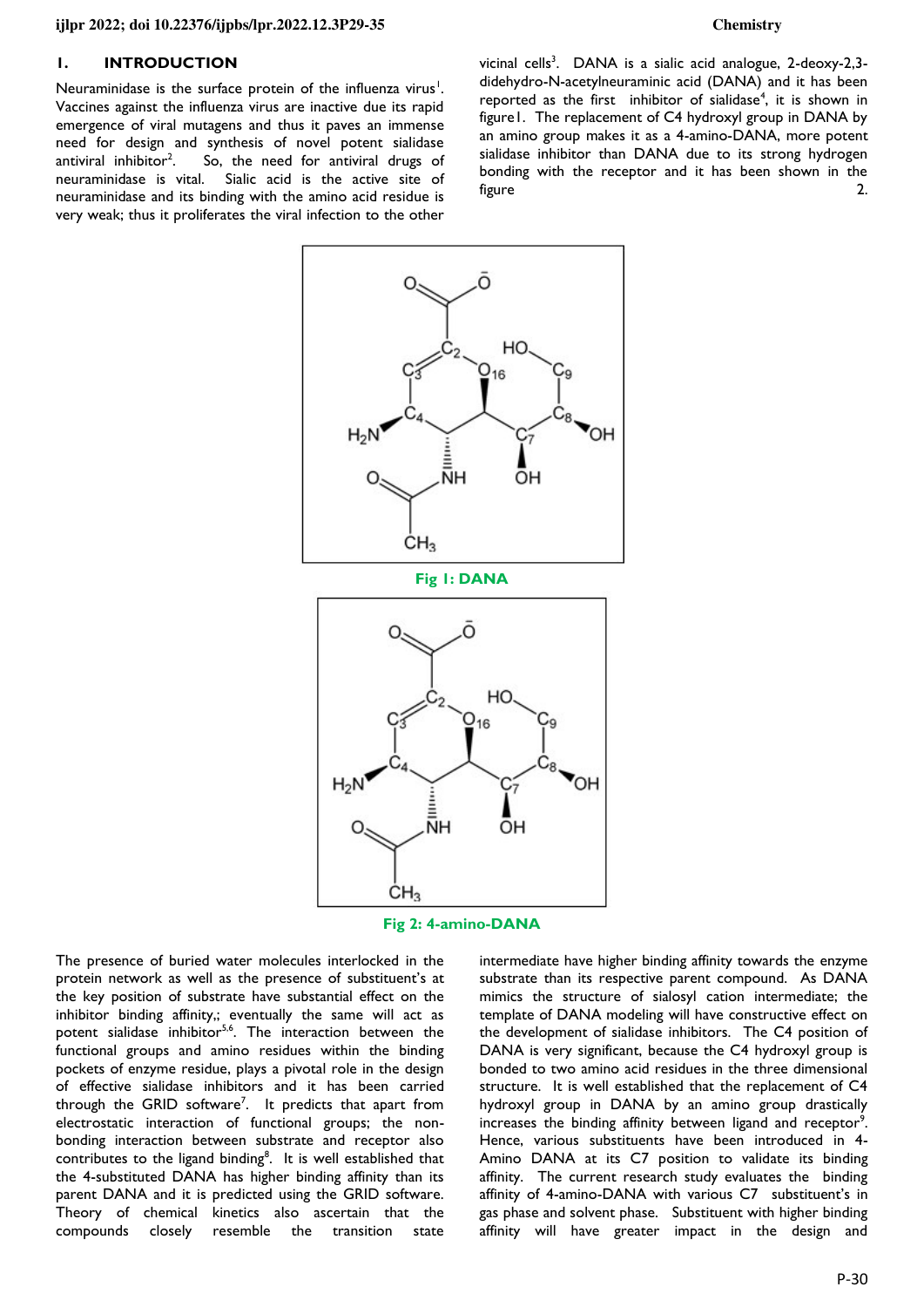development of sialidase antiviral inhibitor. Likewise the extensive theoretical investigation on the substituent effect of oseltamivir reveals that the certain substituent's at the C6 and C12 position of oseltamivir increases the binding affinity<sup>10</sup> and hence exploration of 4-amino-DANA substituent effect could be very useful in the design of inhibitors. X-ray crystallographic studies of 4-amino-DANA and its analogues bound to neuraminidase protein, indicates that the C7 hydroxyl group of glycerol side chain did not participate in any receptor interaction and it remains free<sup>11.</sup> Taking into account, the current study systematically investigates the effect of substituent's at the C7 position of 4-amino-DANA and validates its binding affinity. The key substituent with higher binding affinity will act as a promising sialidase antiviral inhibitor.

### **2. COMPUTATIONAL METHOD**

4-amino-DANA compound and its substituent derivatives have been optimized using the Hatree Fock HF/6-31G level of theory and subsequently single point energy calculations have been carried out using DFT B3LYP/6-31G (d) level of theory in gas phase and solvent phase.  $CPCM^{12}$  (Conductor like Polarized Continuum model) model is employed for the solvent phase single point energy calculations and water has been used as the solvent for the calculations. All the quantum chemical calculations have been performed by using Gaussian 03 suit program<sup>13</sup>. The binding affinity of 4-amino-DANA and its substituted derivatives have been calculated using the following relation

$$
\Delta E_{(Bind)} = E g_{(Substrate\text{-}Ligand\text{ Complex})} - (E_{(substrate)} + E_{(Ligand)})
$$

## **3. RESULTS AND DISCUSSION**

The binding affinity of parent 4-amino-DANA on interaction with methyl guanidino provides binding energy of 112.62 kcal/mol. The amino group at the C4 position favors the effective electron delocalization between C4 and C2 atoms and thus improves the binding affinity significantly due to the partial planarity of the cyclohexane ring. Substitution of the amino group at the C7 position produces 4,7-di-amino-DANA; which on interaction with methyl guanidino provides binding energy of 109.65 kcal/mol. It is apparent that the introduction of amino group at the C7 position decreases the binding affinity, the amino group at the C7 position forms an intra molecular hydrogen bond 2.305Å with the carbonyl oxygen, its shown in figure 3 and this bond has no effect on the binding affinity. In addition, the C8 hydroxyl group forms an intra molecular hydrogen bond 2.247Å with the carboxylate group and this bond penalizes the binding affinity of the substrate and therefore decreases binding affinity. Hydrogen bonding cooperative effect<sup>14</sup> is the major reason for the low binding affinity of 4,7-diamino-DANA derivative.



Next to the amino group, the methoxy group is introduced at the C7 of 4-amino-DANA. The 7-methoxy-4-amino-DANA on interaction with the model amino acid residue provides binding energy of 109.25 kcal/mol. The methoxy group at the C7 position cannot delocalize electron between C7 and C4 group and as a result it cannot increase the binding affinity and remains same with the parent 4-amino-DANA compound.



Amino group is replaced by the methoxy group at the C7 of 4-amino-DANA, it has been shown in figure 5. The 7-

**Fig 5: 4-amino-7-methoxy-DANA Fig 6: 4-amino-7-fluoro-DANA** 

methoxy-4-amino-DANA on interaction with the model amino acid residue provides binding energy of 109.25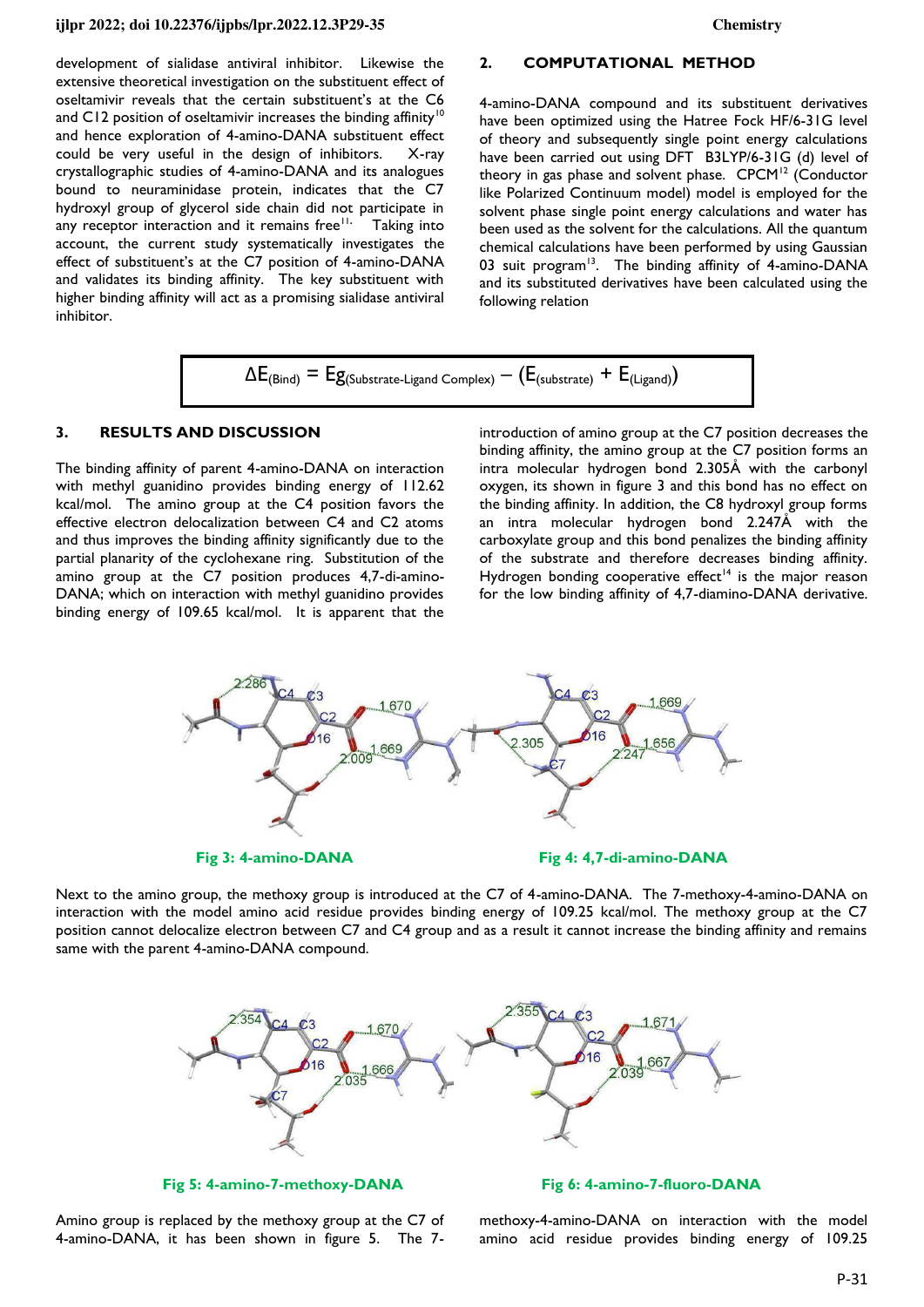kcal/mol. The methoxy group at the C7 position retards the electronic transfer between C7 and C4 group and as a result it cannot increase the binding affinity and remains same with the parent 4-amino-DANA compound<sup>15</sup>. Introduction of fluorine at the C7 position of 4-amino-DANA yields binding energy of 109.35 kcal/mol; which is lower than the parent binding energy and its structure is shown in figure 6. Fluorine is an electronegative substituent and hence its presence in the vicinity of highly polarized oxygen atom O16 acts as a barrier for the delocalization of electrons between C2 and C7 atoms. So, the electrical effect of fluorine is retarded and hence, it accounts for limited binding energy on par with the parent 4-amino-DANA. Chlorine is introduced

at the C7 position of 4-amino-DANA and it undergoes interaction with arginine model amino acid residue, shown in figure 7. It attains the binding affinity of 108.15 kcal/mol and thereby it shares same platform with the fluorine substitution. Hence, the introduction of chlorine at the C7 position does not have a constructive effect on the binding affinity of 4-amino-DANA. Figure 7 indicates an intramolecular hydrogen bond 2.334Å formation between amino group and carbonyl oxygen and this does not contribute to the higher binding affinity due to the poor charge transfer between C4 and C2 atoms of the pyranose ring<sup>16</sup>.



The introduction of chlorine at the C7 position lengthens the C2=C3 bond distance from 1.319Å to 1.49Å and this lengthening retards the electron delocalization between C2 and C4 atom. Thus it eventually causes low binding affinity of 7–chloro-DANA. Moreover, the lengthening of C2=C3 shown in figure 7 causes structural distortion of the ring and it mitigates the binding affinity of 7-chloro-DANA. Sulfur derivative thiol is introduced at the C7 position of N-DANA (Figure 8) and its interaction with methyl guanidino provides binding energy of 103.40 kcal/mol and it reveals that there is substantial increase in binding affinity of thiol group<sup>17</sup>. Polarization effect of thiol is very less and hence, it cannot

**Fig 7: 4-amino-7-chloro-DANA Fig 8: 4-amino-7-thiol-DANA** 

strongly exert its electronic effect towards endocyclic oxygen O16 of the pyranose ring. The binding affinity analysis of halogen substituent discloses that it does not have significant effect on the binding energy due to poor delocalization of electrons. Hence, tri-fluoro carbon is introduced at the C7 position of 4-amino-DANA and it is shown in figure 9. Its interaction with methyl guanidino provides binding energy of 104.69 kcal/mol. It is very clear that the effect of tri-fluoro carbon on the C7 position is insignificant. Finally guanidino is introduced at the C7 position to validate its binding affinity.



### **Fig 9: 4-amino-7-CF3-DANA Fig10: 4-amino-7-guandino-DANA**

4-amino-7-guandino on interaction with model amino acid (arginine) residue provides binding energy of 109.08 kcal/mol and thereby it shares the same platform with the chloro, fluoro and thiol substituent. The main reason for the higher binding affinity of guanidine derivative of 4-amino-DANA is the formation of intramolecular hydrogen bond between carbonyl oxygen and amino group hydrogen atoms and it has been shown in figure 10. It is clear from Table 1 that the investigation of effect of substituent at the C7 position reveals that guanidino is the only substituent provides higher binding affinity and thus further exploration of dynamics of guanidino derivative will provide a promising opportunity for the design and development of sialidase antiviral inhibitor<sup>18</sup>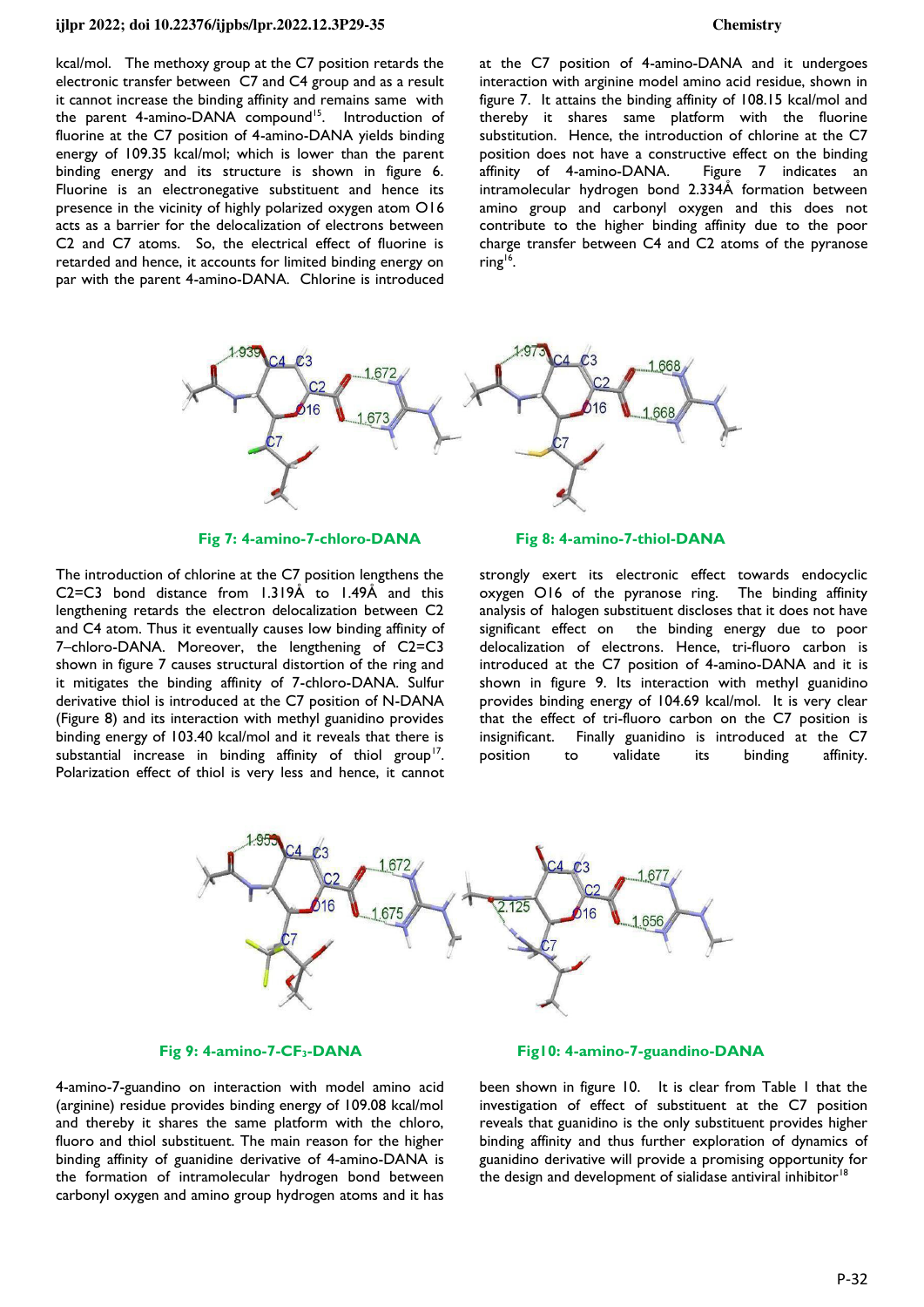| Table I Effect of C7 Substituent on the binding affinity of 4-Amino-DANA |                                                    |                                                              |                                              |                                   |  |  |
|--------------------------------------------------------------------------|----------------------------------------------------|--------------------------------------------------------------|----------------------------------------------|-----------------------------------|--|--|
| Substituent's                                                            | <b>Binding Energy</b><br>$HF(6-31g)$<br>(kcal/mol) | <b>Binding Energy</b><br><b>B3LYP\6-31G(d)</b><br>(kcal/mol) | Charges at the carbon<br>C <sub>2</sub> atom | Charges at the O16<br>oxygen atom |  |  |
| Hydroxyl                                                                 | 107.95                                             | 112.62                                                       | 0.313                                        | $-0.789$                          |  |  |
| Amino                                                                    | 108.03                                             | 110.44                                                       | 0.336                                        | $-0.789$                          |  |  |
| Methoxy                                                                  | 105.93                                             | 109.25                                                       | 0.313                                        | $-0.784$                          |  |  |
| Fluorine                                                                 | 105.92                                             | 109.35                                                       | 0.316                                        | $-0.780$                          |  |  |
| Chlorine                                                                 | 104.99                                             | 108.15                                                       | 0312                                         | $-0.766$                          |  |  |
| Methyl                                                                   | 111.02                                             | 115.33                                                       | 0.327                                        | $-0.782$                          |  |  |
| <b>Thiol</b>                                                             | 107.04                                             | 109.67                                                       | 0.334                                        | $-0.772$                          |  |  |
| GuanidinoGuandino                                                        | 106.11                                             | 109.08                                                       | 0.349                                        | $-0.803$                          |  |  |
| CF <sub>3</sub>                                                          | 104.39                                             | 108.08                                                       | 0.31                                         | $-0.769$                          |  |  |

## *3.1 Binding Affinity Of C7 Substituent In Solvent Phase*

Most of the biological process in human physiology occurs in solvent phase and hence effect of substituent in solvent phase is inevitable and it provides a reliable platform to design the effective sialidase inhibitors<sup>19</sup>. The parent 4-amino-DANA on interaction with methyl guanidino provides binding energy of 18.03 kcal/mol. However, the introduction of substituent at the C7 drastically decreases the binding affinity between substrate and receptor. Introduction of an amino group at the C7 position drastically decreases the binding affinity with the binding energy of 12.84 kcal/mol. Substitution of methoxy group at the C7 position provides binding affinity of 13.38 kcal/mol. The presence of polarized oxygen atom in the methoxy group polarizes in the solvent phase and thus attains better binding affinity than the amino group at the C7 position<sup>20</sup>. Introduction of methyl group at the C7 position in solvent phase provides solvated binding energy of 13.43 kcal.mol. Methyl group is hydrophobic in nature and thus it inherits less electrostatic interactions. So it provides a fair binding energy equivalent to the methoxy group. Introduction of chlorine at C7 position forms 7-chloro-4 amino-DANA;

which on interaction with methyl guanidino provides solvated binding energy of 13.28 kcal/mol; which indicates that the chlorine derivative does not have significant effect on the binding energy<sup>21</sup>. Thiol group at the C7 position of 4-amino-DANA provides binding energy of 13.42 kcal/mol. It appears that thiol also fail to exert their high binding affinity with the receptor due to their hydrogen bonding interactions with the solvent water molecules<sup>22</sup>. Introduction of the guanidino group at the C7 position of 4-amino-DANA has a stellar effect on the binding affinity. The guanidino derivative yields binding energy of 18.93 kcal/mol with its amino acid receptor (Methyl guandiano). It is clear from table 2 that guanidino is the only substituent that attains higher binding affinity among all the seven substituents taken into account for the analysis. Guanidino substituent contains two polarizable amino groups in its structure and this polarization accounts for higher binding affinity<sup>23</sup>. The electronic charge transfer between substrate and receptor also favors high binding affinity. Hence, the great asset of substituent analysis of 4-amino-DANA at C7 position is guanidine group. Therefore it can be attested that the 4-amino-7-guandino-DANA is the potential candidate for the design and development of futuristic sialidase antiviral inhibitors.

| Table 2 Effect of Binding affinity of 4-Amino-DANA in Solvent Phase at C7 position |                       |                           |                |                |  |  |
|------------------------------------------------------------------------------------|-----------------------|---------------------------|----------------|----------------|--|--|
| Substituent'                                                                       | <b>Binding Energy</b> | <b>Binding Energy</b>     | $r(C2=C3)$     | $r(C2 - O16)$  |  |  |
| s                                                                                  | HF\6-31g (kcal/mol)   | B3LYP\6-31G(d) (kcal/mol) | $(\mathbb{A})$ | $(\mathbb{A})$ |  |  |
| Hydroxyl                                                                           | 6.33                  | 18.03                     | 1.320          | 1.382          |  |  |
| Amino                                                                              | 6.52                  | 12.84                     | 1.322          | 1.373          |  |  |
| Methoxy                                                                            | 6.42                  | 13.38                     | 1.320          | 1.381          |  |  |
| <b>Fluorine</b>                                                                    | 6.63                  | 13.58                     | 1.320          | 1.379          |  |  |
| Chlorine                                                                           | 6.41                  | 13.28                     | 1.320          | 1.380          |  |  |
| Methyl                                                                             | 3.91                  | 13.16                     | 1.321          | 1.375          |  |  |
| Thiol                                                                              | 6.62                  | 13.42                     | 1.320          | 1.372          |  |  |
| Guanidino                                                                          | 3.42                  | 18.93                     | 1.320          | 1.374          |  |  |
| CF <sub>3</sub>                                                                    | 6.34                  | 14.47                     | 1.32           | l.38           |  |  |

## **4. CONCLUSION**

*Ab* initio and DFT investigation of substituent effect at the C7 position of 4-amino-DANA in gas phase reveals that the methyl group attains higher binding affinity than all other substituent's. Methyl group exerts their positive inductive effect along the glycerol side chain and thus favors the electronic transfer between cyclic oxygen atom and side chain, thus it increases the binding affinity. It yields binding

energy of 111.02 kcal/mol. Next to the methyl group, the amino functional group attains higher binding affinity at the C7 position. Hence the study concludes that 7-methyl-4 amino-DANA is the promising candidate for the futuristic design and development of sialidase antiviral inhibitors. However the solvent phase analysis of binding affinity at the C7 position reveals that the guanidino group attains higher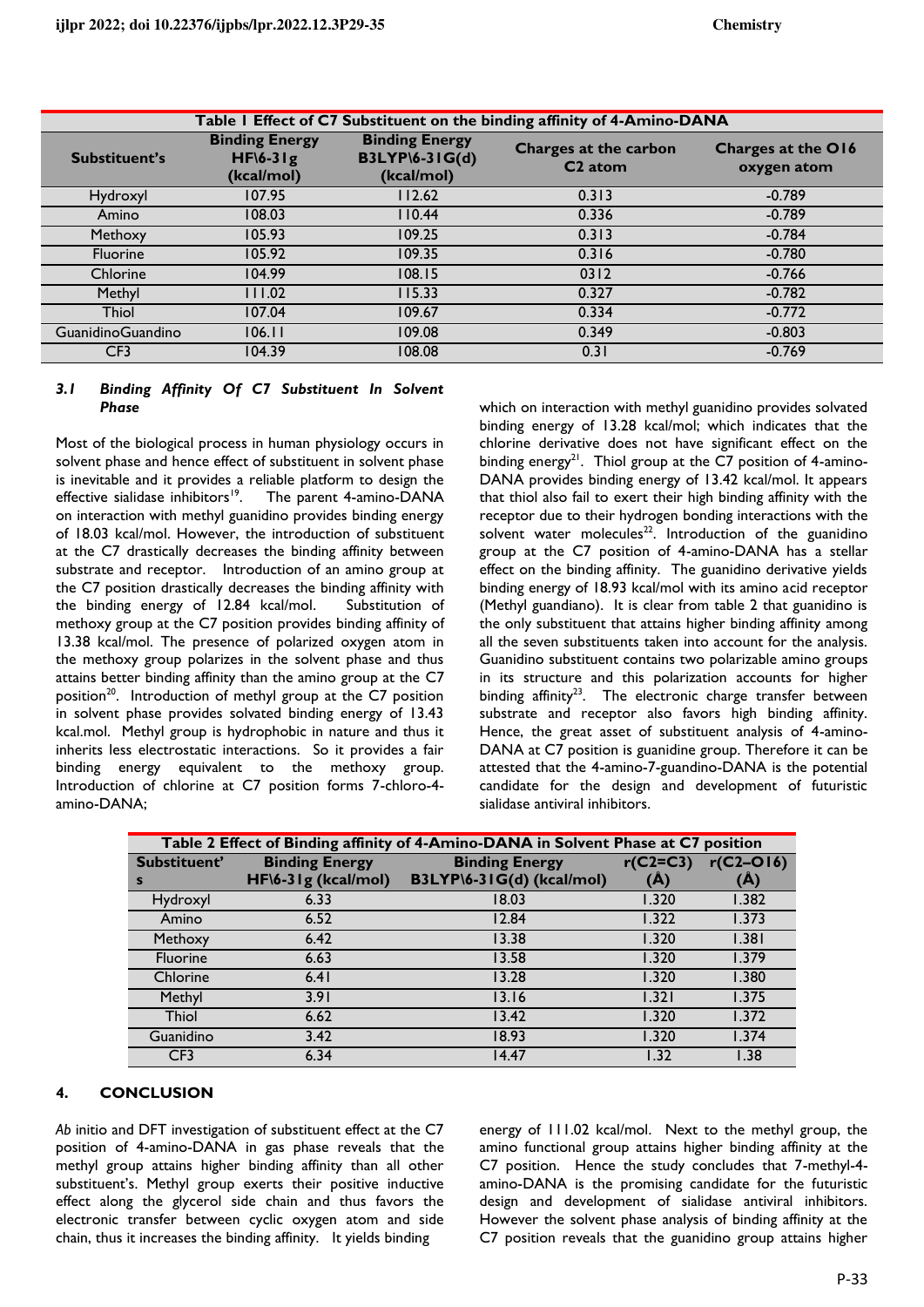binding affinity of 18.93 kcal/mol and rest of the substituent do not have a significant binding affinity.Therefore the quantum chemical electronic investigation concludes that the methyl derivative of 4-amino-DANA and guanidino derivative of 4-amino-DANA yields higher binding affinity and thus these two potential candidates can be further recommended for the design and development of sialidase antiviral drugs.

## **5. ACKNOWLEDGEMENT**

Author is grateful to Sri Krishna College of Engineering and **Technology** 

### **8 REFERENCES**

- 1. Sangma C, Hannongbua S. Structural information and computational methods used in design of neuraminidase inhibitors. Current Computer-Aided Drug Design. 2007 Jun 1;3(2):113-32.
- 2. Gerdon AE, Wright DW, Cliffel DE. Hemagglutinin linear epitope presentation on monolayer-protected clusters elicits strong antibody binding. Biomacromolecules. 2005 Nov 14;6(6):3419-24.
- 3. Jarreau PH, Harf A, Levame M, Lambré CR, Lorino H, Macquin-Mavier I. Effects of Neuraminidase on Airway Reactivity in the Guinea Pig1, 2. Am Rev Respir Dis. 1992;145:906-10.
- 4. Holzer CT, Von Itzstein M, Jin B, Pegg MS, Stewart WP, Wu WY. Inhibition of sialidases from viral, bacterial and mammalian sources by analogues of 2 deoxy-2, 3-didehydro-N-acetylneuraminic acid modified at the C-4 position. Glycoconjugate journal. 1993 Feb;10(1):40-4.
- 5. Chandrasekaran K. Abintio and DFT investigation of C4 and C7 position of sialidase anti-viral inhibitor, Journal of Chemical and Pharmaceutical Research, 2015 Aug; 7(4): 425-430.
- 6. Karplus PA, Faerman C. Ordered water in macromolecular structure. Current opinion in structural biology. 1994 Oct 1;4(5):770-6.
- 7. Goodford PJ. A computational procedure for determining energetically favorable binding sites on biologically important macromolecules. Journal of medicinal chemistry. 1985 Jul;28(7):849-57.
- 8. Kim CU, Lew W, Williams MA, Liu H, Zhang L, Swaminathan S, Bischofberger N, Chen MS, Mendel DB, Tai CY, Laver WG. Influenza neuraminidase inhibitors possessing a novel hydrophobic interaction in the enzyme active site: design, synthesis, and structural analysis of carbocyclic sialic acid analogues with potent anti-influenza activity. Journal of the American Chemical Society. 1997 Jan 29;119(4):681-90.
- 9. Chong AK, Pegg MS, Taylor NR, Von ItzsteiN M. Evidence for a sialosylcation transition‐state complex in the reaction of sialidase from influenza virus. European journal of biochemistry. 1992 Jul;207(1):335- 43.
- 10. Chandrasekaran, K. Quantum chemical investigation of C12 and C6 position of Oseltamivirsialidase antiviral inhibitor, Journal of Applied Pharmaceutical Science, 2015; 5(09): 120-123.
- 11. Stoll V, Stewart KD, Maring CJ, Muchmore S, Giranda V, Gu YG, Wang G, Chen Y, Sun M, Zhao C, Kennedy AL. Influenza neuraminidase inhibitors: structure-

## **6. AUTHOR CONTRIBUTION STATEMENT**

Corresponding author of this article prepared and compiled the manuscript with data interpretation and no other co-authors have been involved in this work. Quantum chemical calculation and level of theory of current article were performed by corresponding author. The corresponding author discussed extensively the methodology and computational methods of this research article.

#### **7. CONFLICT OF INTEREST**

Conflict of interest declared none.

based design of a novel inhibitor series. Biochemistry. 2003 Jan 28;42(3):718-27.

- 12. Andzelm], Kolmel C, Klamt A, et al. Incorporation of solvent effects into density functional calculations of molecular energies and geometries. Journal of Chemical. Physics, 1995; 103: 9312-9315.
- 13. M.J.Frisch GW, Tucks, HB, Schlegel GE, Scuseria MA, Robb JR, Cheeseman VG. Zakrzewski JA, Montgometry RE. Stratmann, JC, Burant S. Dapprich JM. MillamAD, Daniels KN, .Kudin MC. Strain O. Farkas J, Tomasi V. Barone M. Cossi R, Cammi B,. Mennucci C, Pomelli C, Adamo S, Clifford J .Ochterski GA, Peterson PY, Ayala Q, Cui K, Morokuma DK. .Malick AD, Rabuck K,.Raghavachari JB. Foresman J, Cioslowski, JV, Ortiz BB. Stefanov G, Liu A. Liashenko P. Piskorz I, .Komaromi R,.Gomperts RL,. Martin DJ. Fox T. Keith MA. Al-LahamCY, Peng A,. NanayakkaraC, Gonzalez M, Challacombe PM, Gill BG,. Johnson W. Chen MW, Wong JL, Andres M, Head-Gordon ES, Replogle, JA. Pople, Gaussian 03,Gaussian,Inc., Pittsburgh, PA, 2003.
- 14. Hemalatha K, Chakkaravarthi V, Murthy KG, Kayatri R, Girija K. Molecular Properties and Docking Studies of Benzimidazole Derivatives as Potential Peptide Deformylase Inhibitors. Asian Journal of Research in Chemistry. 2014;7(7):644-8.
- 15. Sarika V. Khandbahale, Kanchan R. Pagar, Rupali. V. Khankari. Introduction to Enzymes. Asian J. Res. Pharm. Sci. 2019; 9(2):123-130.
- 16. Faust R, Garratt PJ, Pérez MA, Piccio VJ, Madsen C, Stenstrøm A, Frølund B, Davidson K, Teh MT, Sugden D. 7-Substituted-melatonin and 7-substituted-1 methylmelatonin analogues: Effect of substituents on potency and binding affinity. Bioorganic & medicinal chemistry. 2007 Jul 1;15(13):4543-51.
- 17. Smith BJ, Colman PM, Von Itzstein M, Danylec B, Varghese JN. Analysis of inhibitor binding in influenza virus neuraminidase. Protein Science. 2001 Apr;10(4):689-96.
- 18. Kairys V, Baranauskiene L, Kazlauskiene M, Matulis D, Kazlauskas E. Binding affinity in drug design: experimental and computational techniques. Expert opinion on drug discovery. 2019 Aug 3;14(8):755-68.
- 19. Khade S, Pallavi MP. A Computational Study Of Molecular Docking For Antiviral Compounds Against Sars-Cov-2. Int J Pharm Bio Sci. 2022 Jan;13(1):37-51.
- 20. Alyar S, Şen T, Özmen ÜÖ, Alyar H, Adem Ş, Şen C. Synthesis, spectroscopic characterizations, enzyme inhibition, molecular docking study and DFT